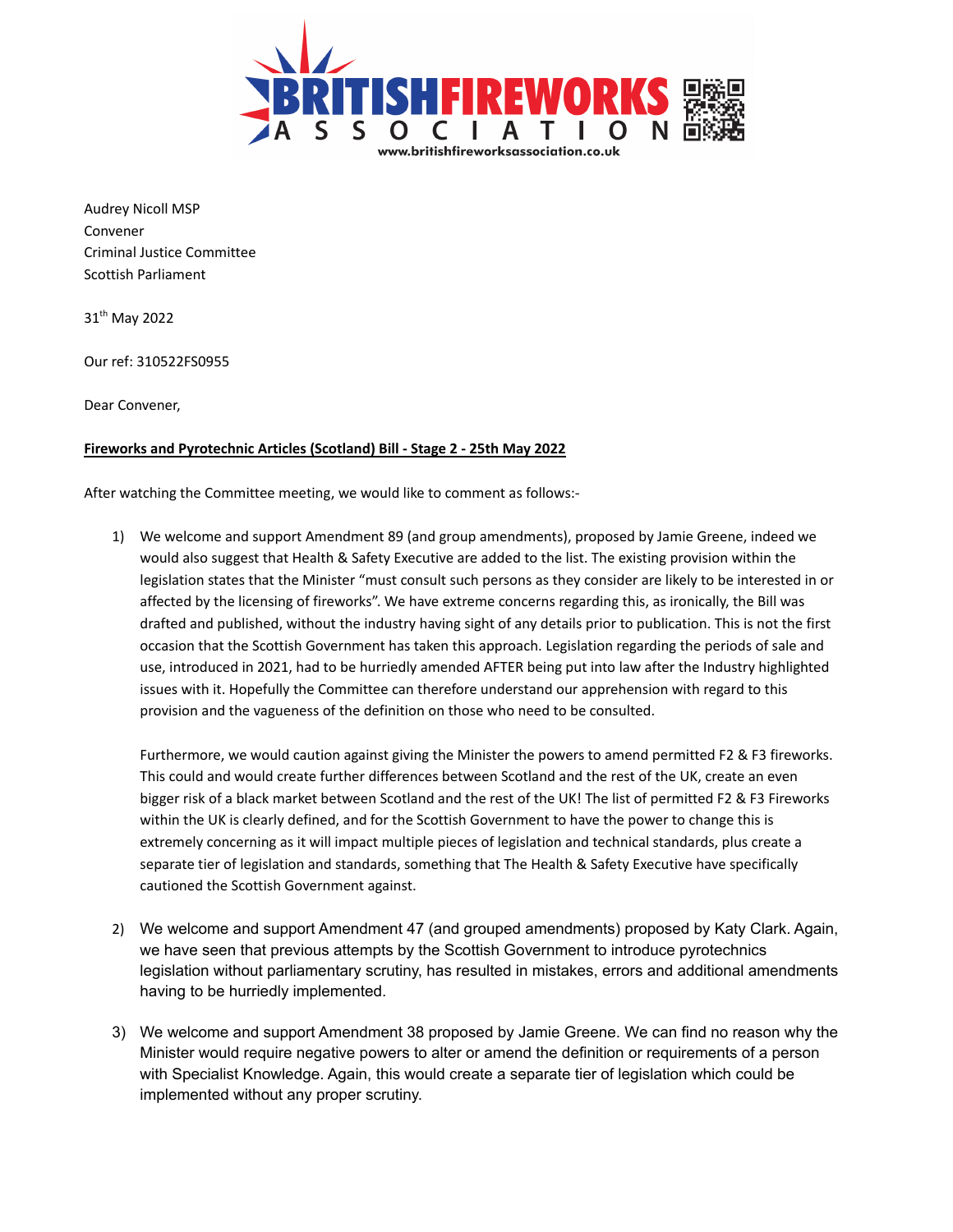4) We wholeheartedly welcome and support Amendment 59 proposed by Jamie Greene. The Scottish Government has a real opportunity to examine the existing legislation and in doing this, it would not only gain a full understanding of the existing powers available to the enforcement community surrounding the misuse of fireworks. The BFA feels that there is either a fundamental failure on the part of enforcement and the judiciary to understand the existing legislation, or a fundamental willingness to utilise this legislation. If the latter, any additional legislation will be pointless, as there is nothing that will increase the appetite to pursue further convictions! Several Committee members highlighted their concerns that there may well be a lack of willingness on the part of enforcement to enforce the existing legislation. It was stated during the meeting that part of legislation should be to act as a deterrent. The value of any deterrent is based on the knowledge that it will be implemented when required. Since the existing legislation is not being implemented, what deterrent is going to be presented with new legislation!

The BFA firmly believes that the core issue is that existing legislation is not being used, and what little evidence exists from Copfs, supports this. The Scottish Government is pursuing flawed legislation based on public views and opinions, while existing legislation is being ignored by the Scottish Government, the Police and the Judiciary. We do not make this statement lightly and have repeatedly stated this to Westminster, The Firework Review Group, The Minister and to the Justice Committee.

The Scottish Government is not stating that the existing legislation is not fit for purposes. The Scottish Government has not acknowledged that enforcement of the existing legislation is virtually non-existent, yet the Scottish Government feels that more legislation is required! The misuse of fireworks is illegal, this legislation will not make it "more" illegal.

Therefore a comprehensive review of the existing legislation should be of primary importance, not an afterthought and certainly not something that should be completely disregarded.

5) We wholeheartedly support Amendment 127 proposed by Jamie Greene. In adopting this amendment, The Scottish Government has a real opportunity to not only improve fireworks safety, but to also minimise the risk of unintended consequences. By working with the industry, the message of the safe, considerate and responsible use of fireworks would be channelled through official retailers. By working with the industry, we could provide vital training to enforcement authorities on what to look for with regard to illegal storage, selling and illegal product.

Through working with the industry on public messaging and enforcement training, the Scottish Government could achieve its goals of misuse reduction, reduced injuries, minimising the creation of a blackmarket and achieve this at a fraction of the costs associated with its current proposals. As we have stated on numerous occasions, proposals which will not work!

6) In respect of the licensing requirements, the Minister stated that a delivery driver would have a legal obligation to check for a licence, as they do with other age restricted products. Delivery drivers have a duty to check for age verification on age restricted products, not a licence. Notwithstanding this, the way to circumvent this (and we see already) is to send the product in plain packaging. This not only makes the courier unaware that any licence is required, but it also makes them unaware that any age verification is required and puts everyone at risk through unsafe transportation of pyrotechnics. Once again, this highlights the unintended consequences of ill thought strategy, making matters worse, not better.

Also, for the record, the Minister states that Fireworks can only be delivered by specialist couriers. This is incorrect, fireworks (under ADR regulations) can be delivered in limited quantities (up to 500kg